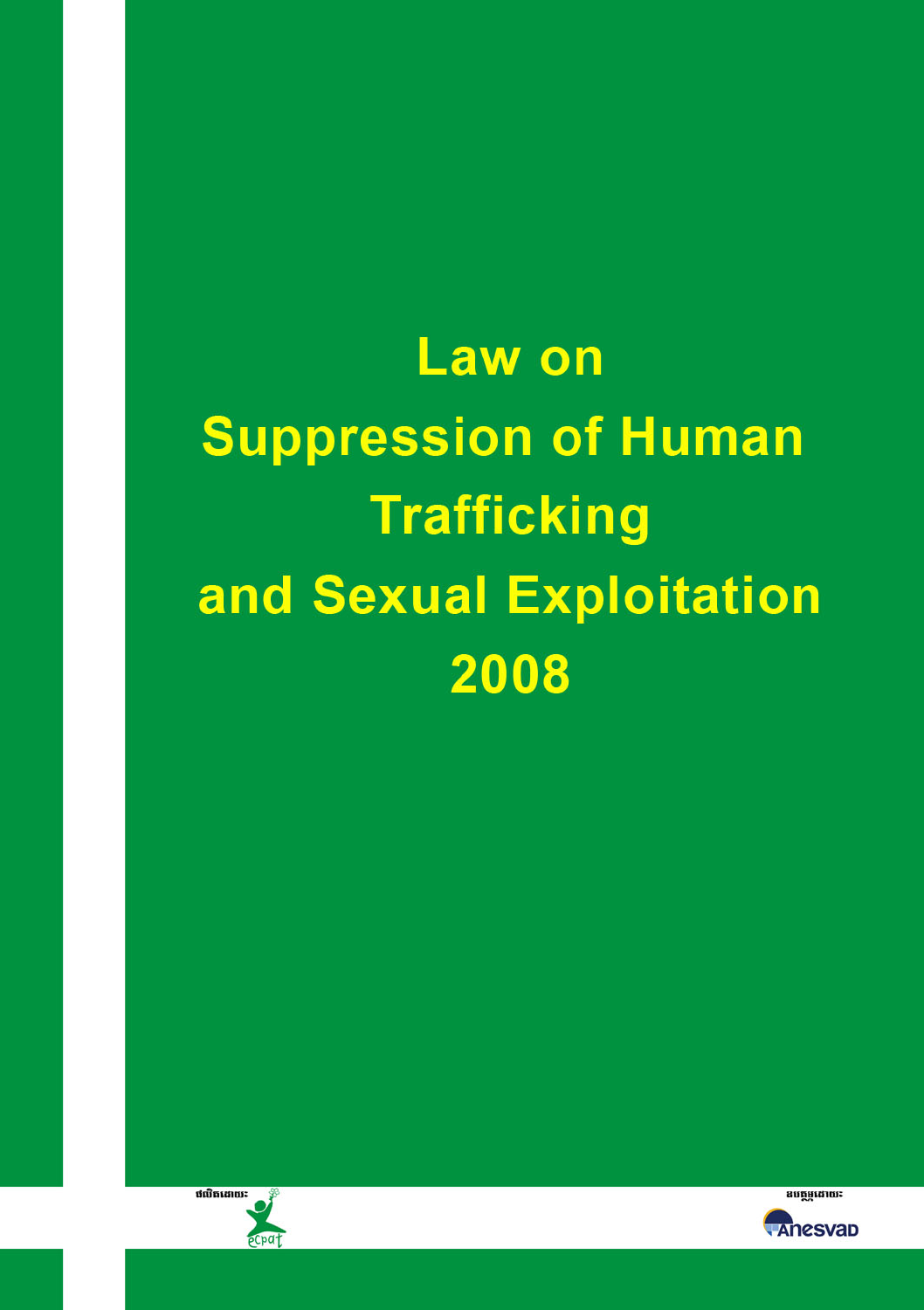

# **ROYAL KRAM**

#### NS/RKM/0208/005

#### PREAH BAT SAMDECH PREAH BAROMNEATH NORODOM SIHAMONI KING OF THE KINGDOM OF CAMBODIA

 - Having seen the Constitution of the Kingdom of Cambodia,

 - Having seen Royal Decree No: NS/RKT/0704/124 of 15 July 2004 on the Appointment of the Royal Government of the Kingdom of Cambodia,

 - Having seen Royal Kram No: 02/NS/94 of 20 July 1994 promulgating the Law on the Organization and Functioning of the Council of Ministers,

 - Having seen Royal Kram No: NS/RKM/0196/04 of 24 January 1996 promulgating the Law on the Establishment of the Ministry of Justice,

 - Having seen the request of Samdech Akaek Mohasenabatey Techo Hun Sen, Prime Minister of the Kingdom of Cambodia and that of the Minister of Justice,

#### **PROMULGATES:**

The Law on Suppression of Human Trafficking and Sexual Exploitation that was passed by the National Assembly on 20 December 2007 during its 7th session of the 3rd legislature, and approved in its entirety by the Senate on 18 January 2008 without any change on the law's formality and legal concepts during its 4th plenary session of the 2nd legislature, which reads as follows: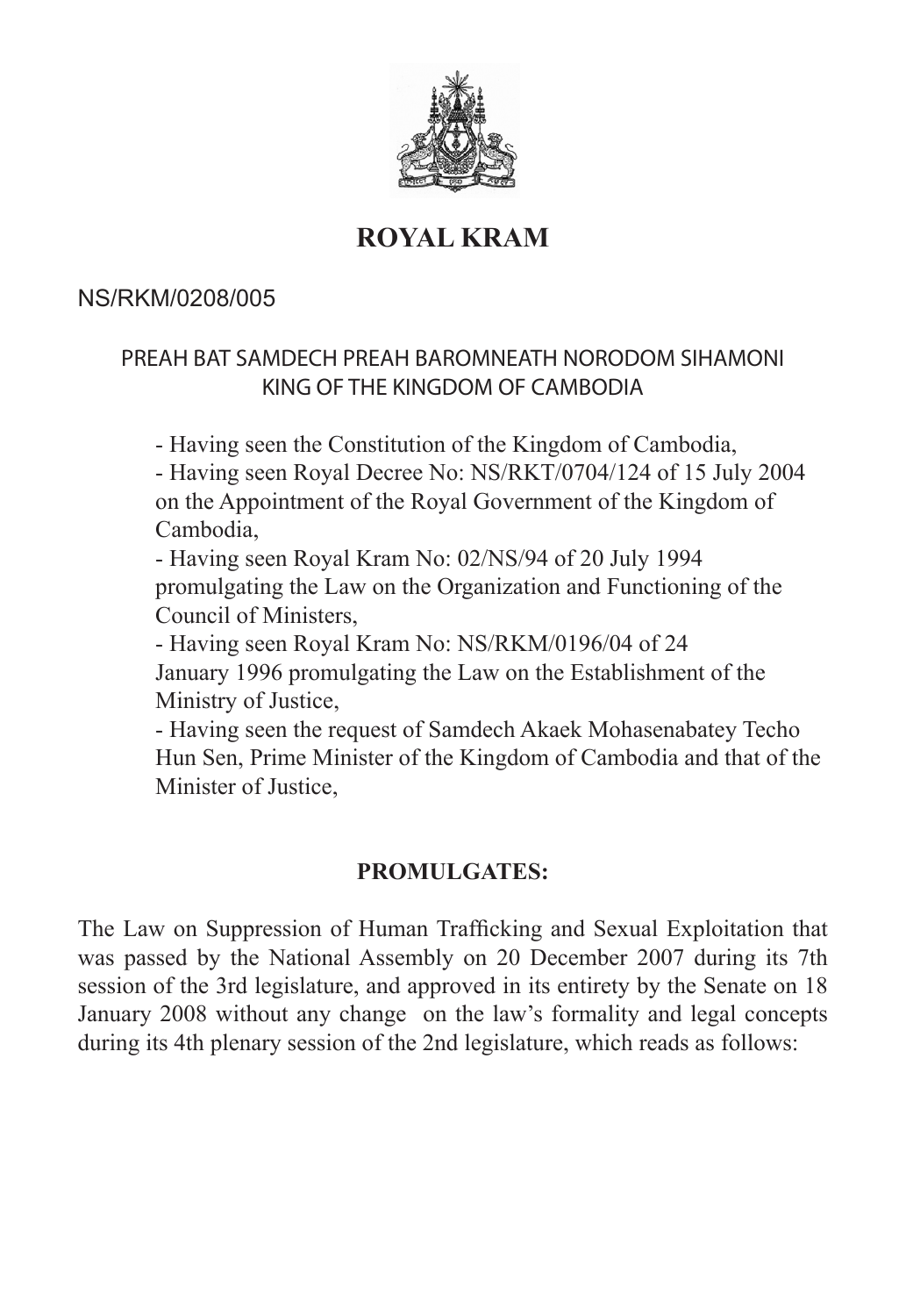# Law on Suppression of Human Trafficking and Sexual Exploitation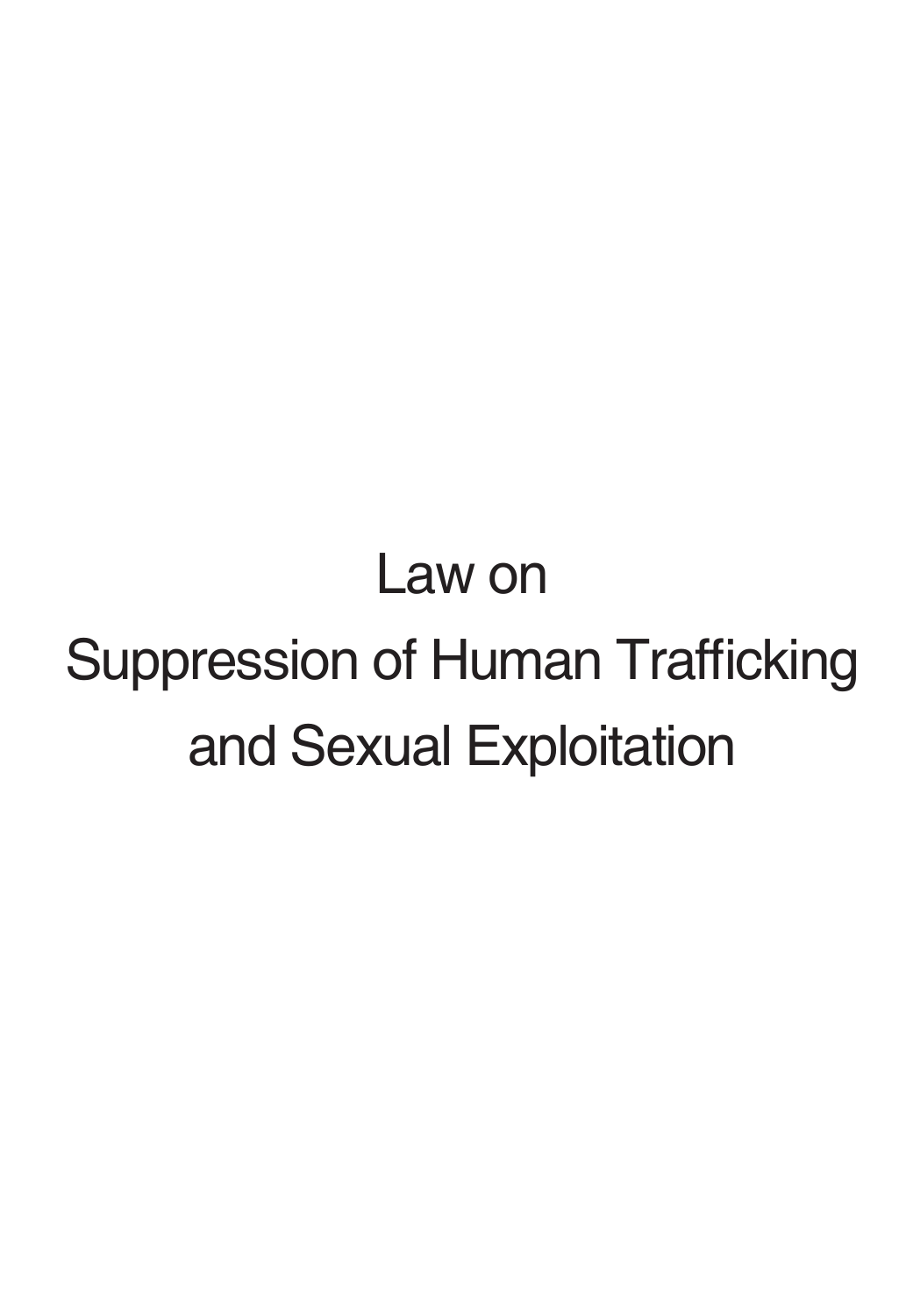# **General Provisions**

# **Article 1: Objective of this Law**

The objective of this law is to suppress the acts of human trafficking and sexual exploitation in order to protect the rights and dignity of human beings, to improve the health and welfare of citizens, to preserve and enhance good national customs, and to implement the UN Protocol to Prevent, Suppress, and Punish Trafficking in Persons, Especially Women and Children, supplementing the United Nations Convention against Transnational Organized Crime, or other international instruments or agreements with regard to human trafficking that the Kingdom of Cambodia has ratified or signed.

### **Article 2: Application of this Law within the Territory**

This law shall apply to any offense committed in the territory of the Kingdom of Cambodia.

For the purposes of this law, the territory of the Kingdom of Cambodia is deemed to include any vessel or aircraft entitled to fly the flag of Cambodia.

An offense shall be considered to be committed in the territory of the Kingdom of Cambodia whenever one of its constituent acts (elements) takes place within the territory of the Kingdom of Cambodia.

# **Article 3: Application of this Law outside the Territory**

This law shall apply to any felonies or misdemeanors committed outside the territory of the Kingdom of Cambodia by a Khmer citizen.

This law shall apply to any felonies or misdemeanors committed outside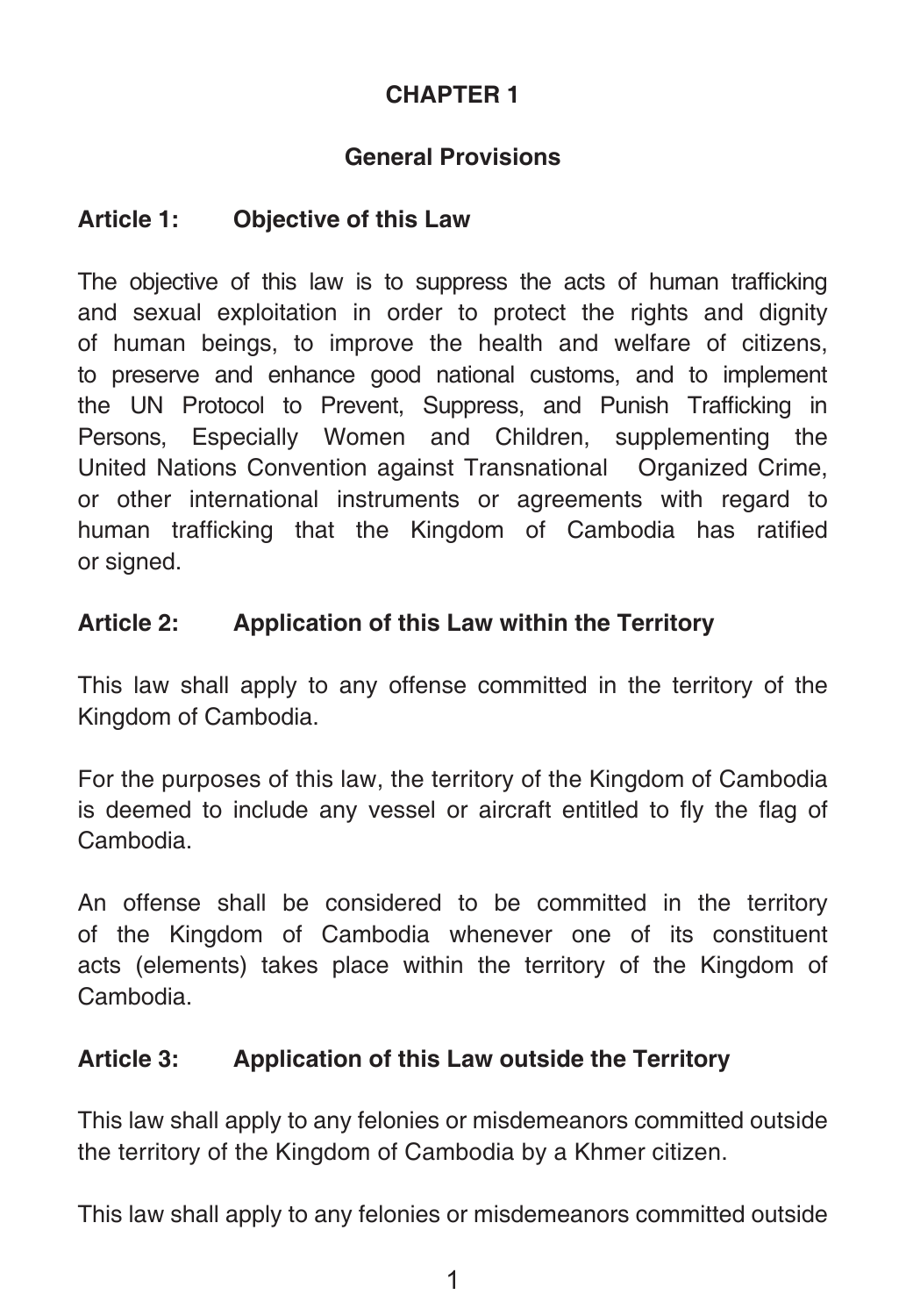the territory of the Kingdom of Cambodia by a foreigner if the victim is a Khmer citizen at the time of commission of the offense.

## **Article 4: Criminal Responsibility**

An attempt to commit the felonies or misdemeanors stipulated in this law shall be punished and liable to the same punishment as if the offence has been committed.

An accomplice and instigator of the felonies or misdemeanors stipulated in this law shall be punished and liable to the same punishment as a principal who commits it.

An accomplice and instigator shall include, but not be limited to the form of organizing or directing another to commit any of the felonies or misdemeanours stipulated in this law.

When a representative, agent, or employee for a legal entity or a principal commits any offense stipulated in this law in the scope of its business, or in the interest of the legal entity or the principal, the legal entity or the principal shall be punished with fine and additional penalties in accordance with the punishment stipulated in the relevant article.

#### **Article 5: Pronouncement of Principal Penalties**

In all cases where an offence is punishable with both imprisonment and fine, the court may pronounce:

- 1. concurrence of imprisonment and fine
- 2. only imprisonment or
- 3. only fine.

# **Article 6: Concurrence of Offences**

During the prosecution of a single offense, when an accused is found guilty of several concurrent offenses, each of the penalties incurred may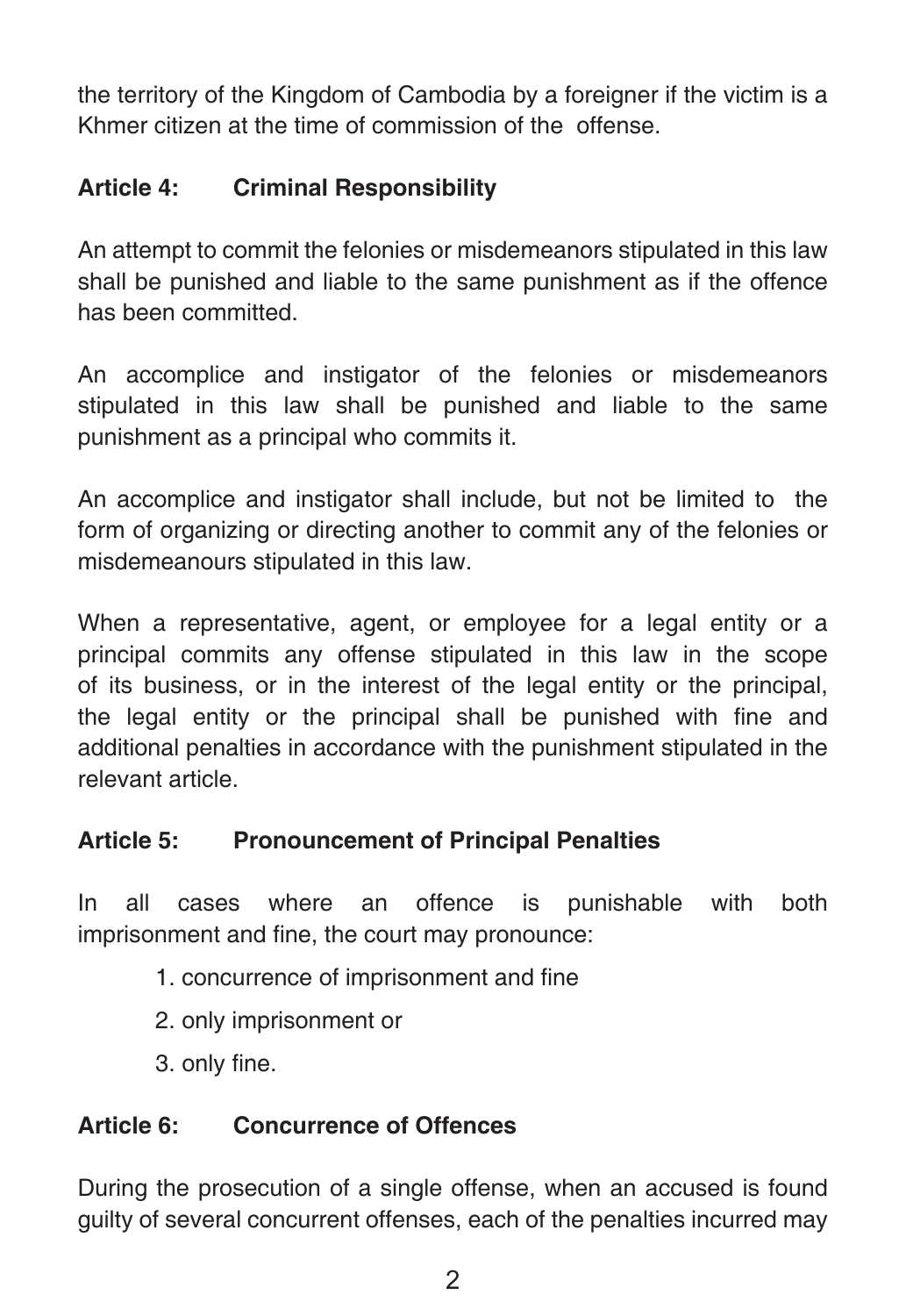be pronounced. However, when several penalties of the same nature are incurred, only one penalty of that nature may be pronounced to the extent of the legally allowed higher maximum.

#### **Article 7: Definition of Minor**

A minor in this law shall mean a person under the age of eighteen years.

A person who keeps a minor under his/her supervision or control shall be presumed to know the minor's age unless the person proves that he/she reasonably believes the minor's age to be eighteen years or more.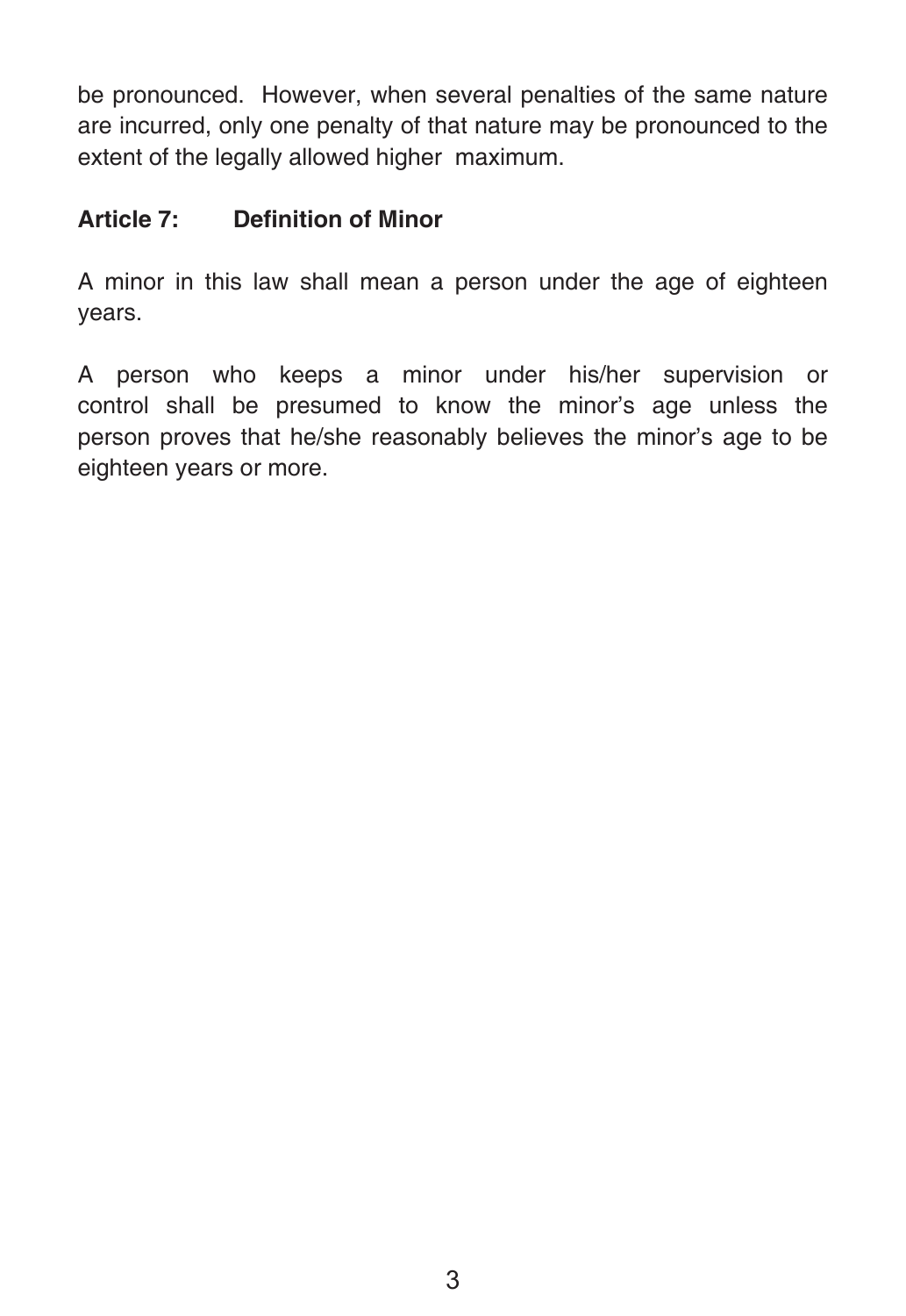# **The Act of Selling/Buying or Exchanging a Person**

# **Article 8: Definition of Unlawful Removal**

The act of unlawful removal in this law shall mean to:

1. remove a person from his/her current place of residence to a place under the actor's or a third person's control by means of force, threat, deception, abuse of power, or enticement, or

2. without legal authority or any other legal justification to do so, take a minor or a person under general custody or curatorship or legal custody away from the legal custody of the parents, care taker or guardian.

### **Article 9: Unlawful Removal, inter alia, of Minor**

A person who unlawfully removes a minor or a person under general custody or curatorship or legal custody shall be punished with imprisonment from 2 to 5 years.

The punishment for the offence stipulated in this article shall be remitted or mitigated when all of the following conditions are met:

1. The person taken under custody, being not less than fifteen (15) years of age, voluntarily gives genuine consent to the criminal act;

2. None of the means stipulated in subparagraph 1 of Article 8 of this law is used; and

3. The offender does not have any intent to commit an offense.

The prosecution for the offence stipulated in this article may be commenced only upon the filing of a complaint from the parent, custodian/care taker or lawful guardian concerned unless any of the means stipulated in subparagraph 1 of Article 8 of this law is used.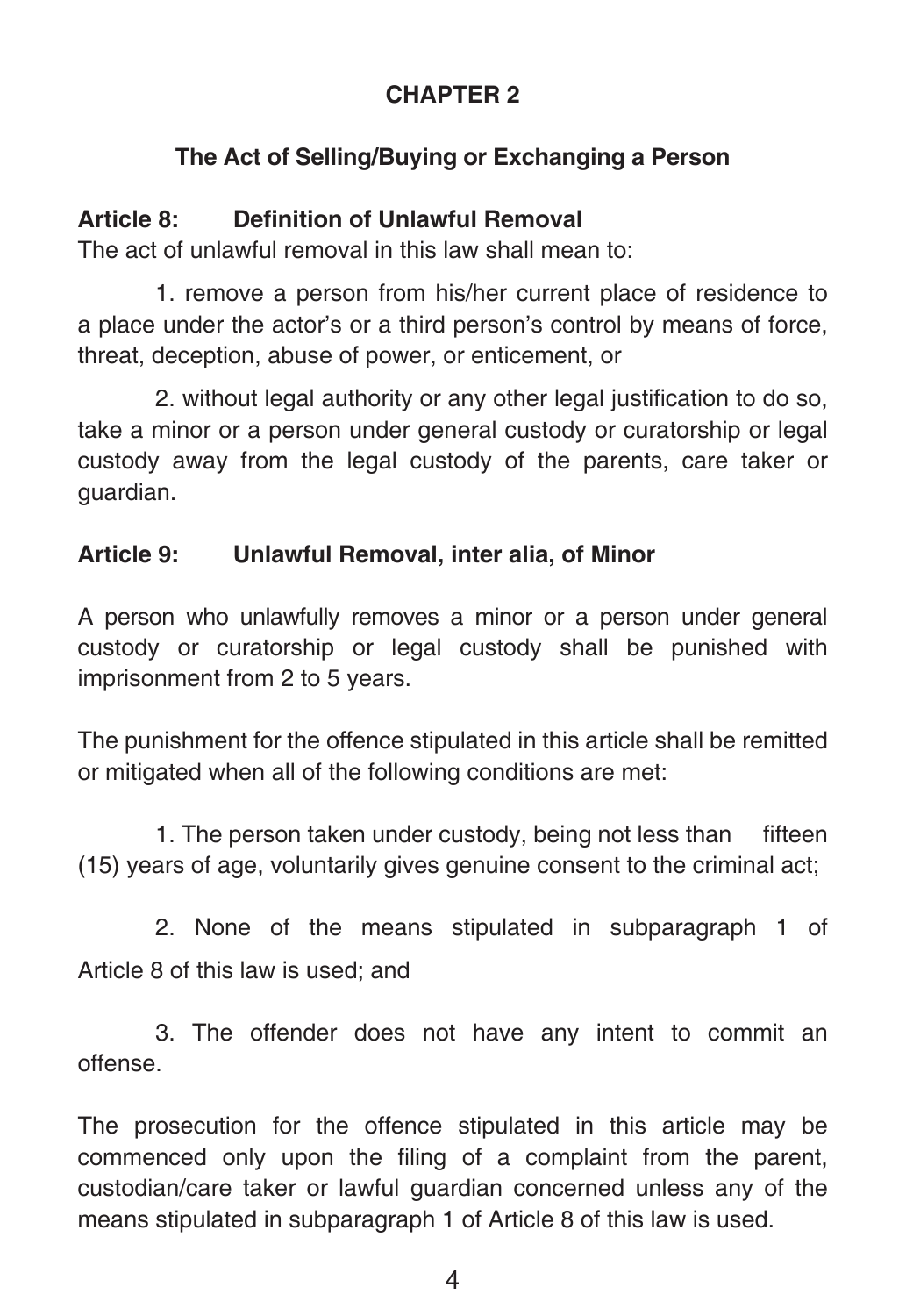#### **Article 10: Unlawful Removal with Purpose**

A person who unlawfully removes another for the purpose of profit making, sexual aggression, production of pornography, marriage against will of the victim, adoption or any form of exploitation shall be punished with imprisonment from 7 years to 15 years.

The offence stipulated in this article shall be punished with imprisonment from 15 to 20 years when :

- the victim is a minor,

- the offence is committed by a public official who abuses his/her authority over the victim,

- the offence is committed by an organized group.

The terms "any form of exploitation" in this Article and Articles 12, 15, 17, and 19 of this law shall include the exploitation of the prostitution of others, pornography, commercial sex act, forced labor or services, slavery or practices similar to slavery, debt bondage, involuntary servitude, child labor or the removal of organs.

The consent of the victim to any of the intended purposes set forth in paragraph 1 of this article shall be irrelevant where any of the means set forth in subparagraph 1 of Article 8 of this law is used.

This shall apply to the offences stipulated in Articles 15, 17, and 19 of this law as well.

# **Article 11: Unlawful Removal for Cross-border Transfer**

A person who unlawfully removes another for the purpose of delivering or transferring that person to outside of the Kingdom of Cambodia shall be punished with imprisonment from 7 to 15 years.

A person who unlawfully removes another in a country outside of the Kingdom of Cambodia for the purpose of delivering or transferring that person to another country shall be punished the same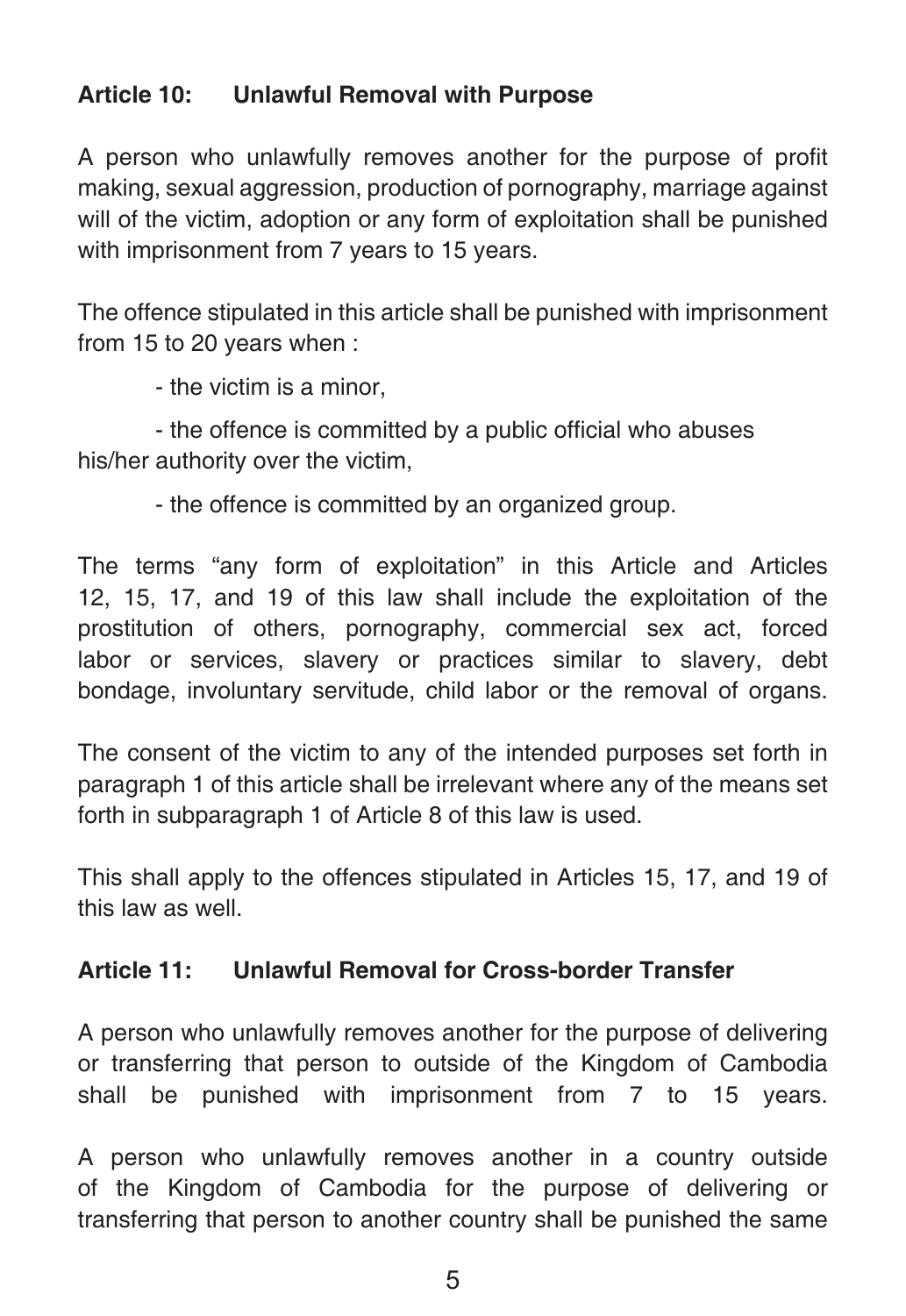as set out in the above-stated paragraph 1.

The offence stipulated in this article shall be punished with imprisonment from 15 to 20 years when :

- the victim is a minor,

- the offence is committed by a public official who abuses his/her authority over the victim,

- the offence is committed by an organized group.

# **Article 12: Unlawful Recruitment for Exploitation**

The act of unlawful recruitment in this law shall mean to induce, hire or employ a person to engage in any form of exploitation with the use of deception, abuse of power, confinement, force, threat or any coercive means.

A person who unlawfully recruits another shall be punished with imprisonment from 7 to 15 years.

The offence stipulated in this article shall be punished with imprisonment from 15 to 20 years when:

- the victim is a minor,

- the offence is committed by a public official who abuses his/her authority over the victim,

- the offence is committed by an organized group.

# **Article 13: Definition of the Act of Selling, Buying or Exchanging a Person**

The act of selling, buying or exchanging a person shall mean to unlawfully deliver the control over a person to another, or to unlawfully receive the control over a person from another, in exchange for anything of value including any services and persons.

The act of procuring the act of selling, buying or exchanging a person as an intermediary shall be punished the same as the act of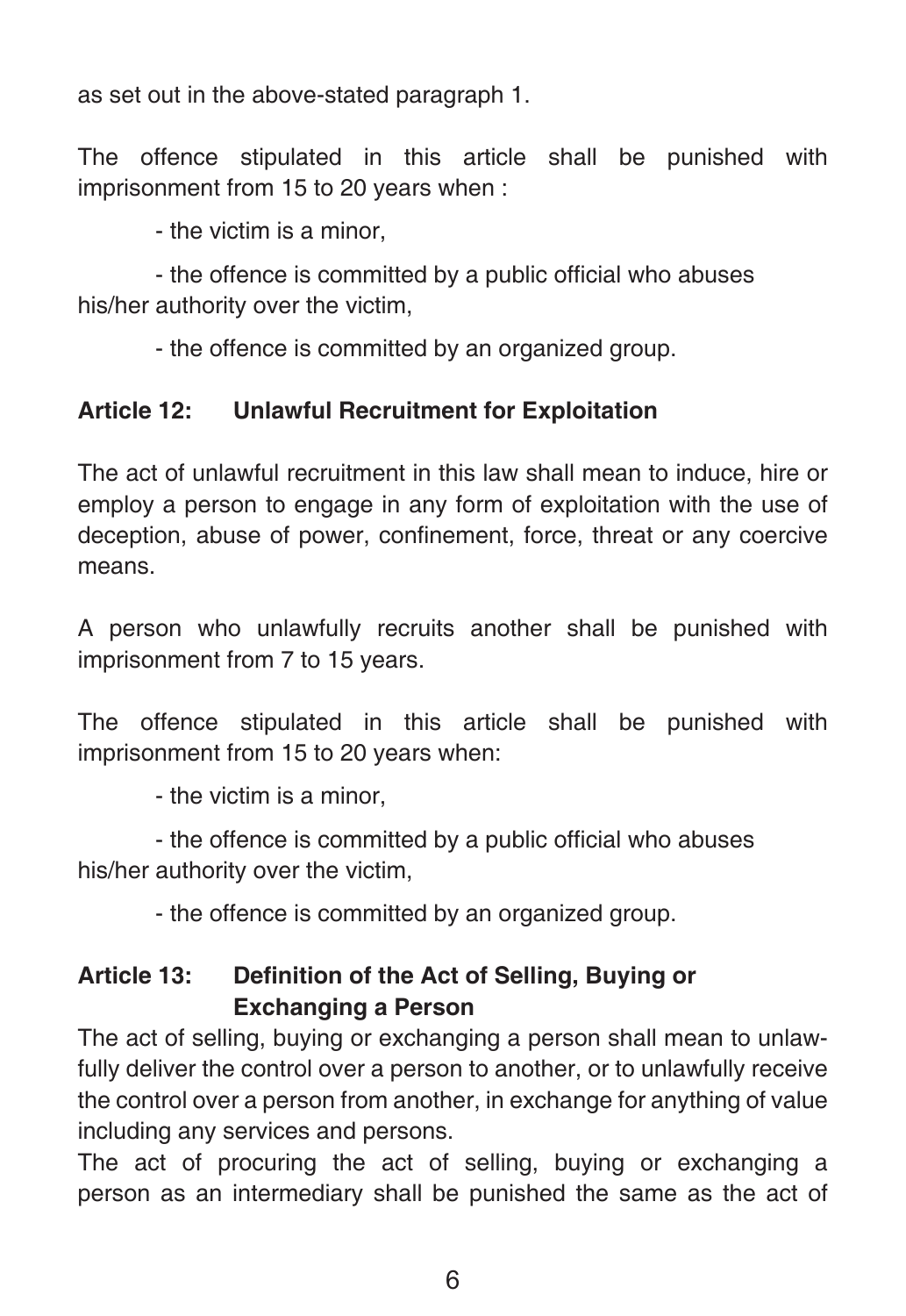selling, buying or exchanging a person.

#### **Article 14: The Act of Selling, Buying or Exchanging a Person**

A person who sells, buys or exchanges another person shall be punished with imprisonment from 2 to 5 years.

#### **Article 15: The Act of Selling, Buying or Exchanging a Person with Purpose**

A person who sells, buys or exchanges another person for the purpose of profit making, sexual aggression, production of pornography, marriage against will of the victim, adoption or any form of exploitation shall be punished with imprisonment from 7 years to 15 years.

The offence stipulated in this article shall be punished with imprisonment from 15 to 20 years when :

- the victim is a minor,

- the offence is committed by a public official who abuses his/her authority over the victim,

- the offence is committed by an organized group.

### **Article 16: The Act of Selling, Buying or Exchanging a Person for Cross-border Transfer**

A person who sells, buys or exchanges another person for the purpose of delivering or transferring that person to outside of the Kingdom of Cambodia shall be punished with imprisonment from 7 to 15 years.

A person who sells, buys or exchanges another person in a country outside of the Kingdom of Cambodia for the purpose of delivering or transferring that person to another country shall be punished the same as set out in the above-stated paragraph 1.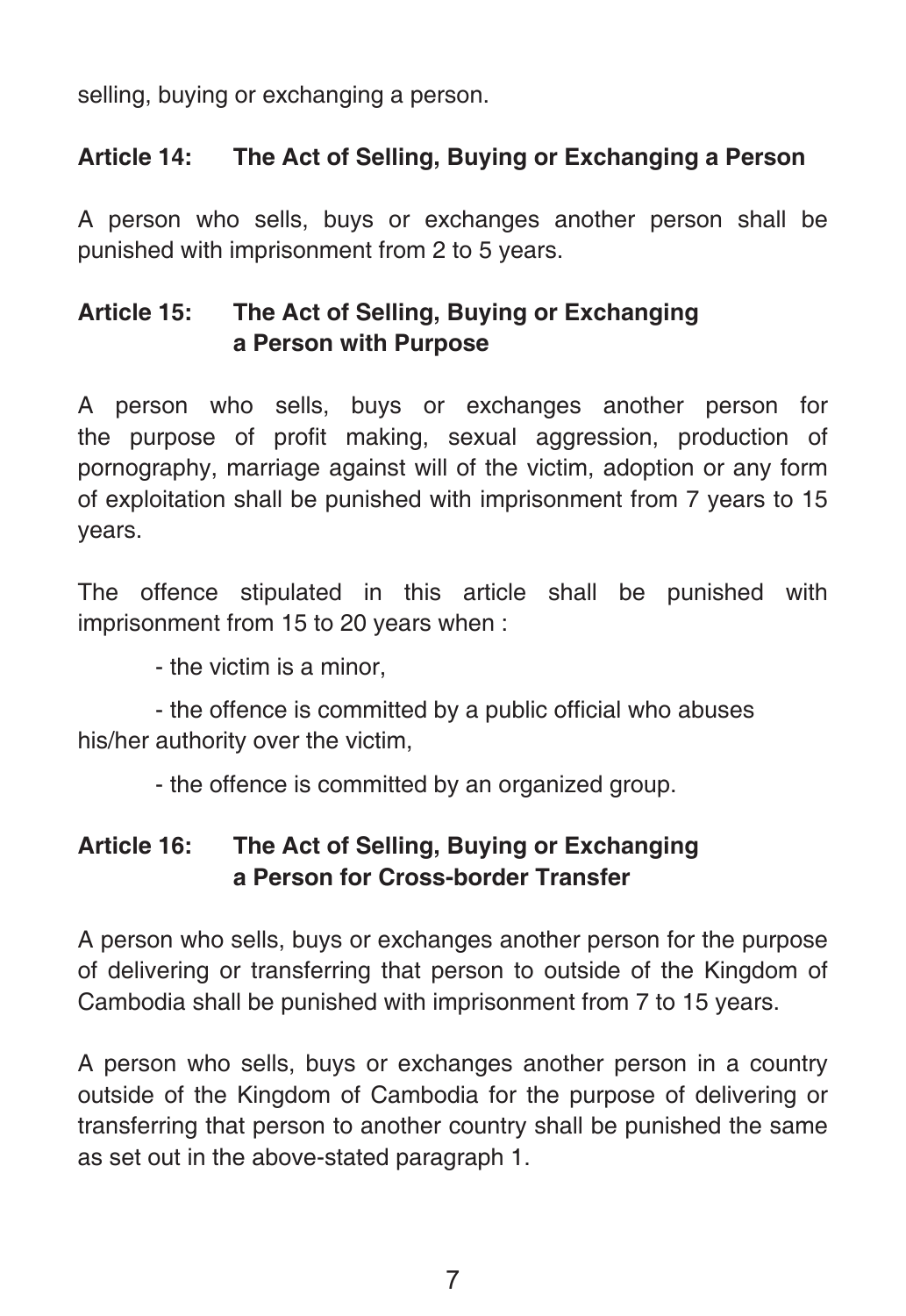The offence stipulated in this article shall be punished with imprisonment from 15 to 20 years when:

- the victim is a minor,

- the offence is committed by a public official who abuses his/her authority over the victim,

- the offence is committed by an organized group.

# **Article 17: Transportation with Purpose**

A person who transports another person knowing that he or she has been unlawfully removed, recruited, sold, bought, exchanged or transported for the purpose of profit making, sexual aggression, production of pornography, marriage against will of the victim, adoption, or any form of exploitation shall be punished with imprisonment from 7 to 15 years.

The offence stipulated in this article shall be punished with imprisonment from 15 to 20 years when :

- the offence is committed by a public official who abuses his/her authority over the victim,

- the offence is committed by an organized group.

# **Article 18: Cross-border Transportation (The Act of Bringing a Person Cross-border)**

A person who transports (brings) another person to outside of the Kingdom of Cambodia knowing that he or she has been unlawfully removed, recruited, sold, bought, exchanged or transported shall be punished with imprisonment from 7 to 15 years.

A person who transports/brings another person in a country outside of the Kingdom of Cambodia to another country knowing that he or she has been unlawfully removed, recruited, sold, bought, exchanged or transported shall be punished the same as set out in paragraph 1 above.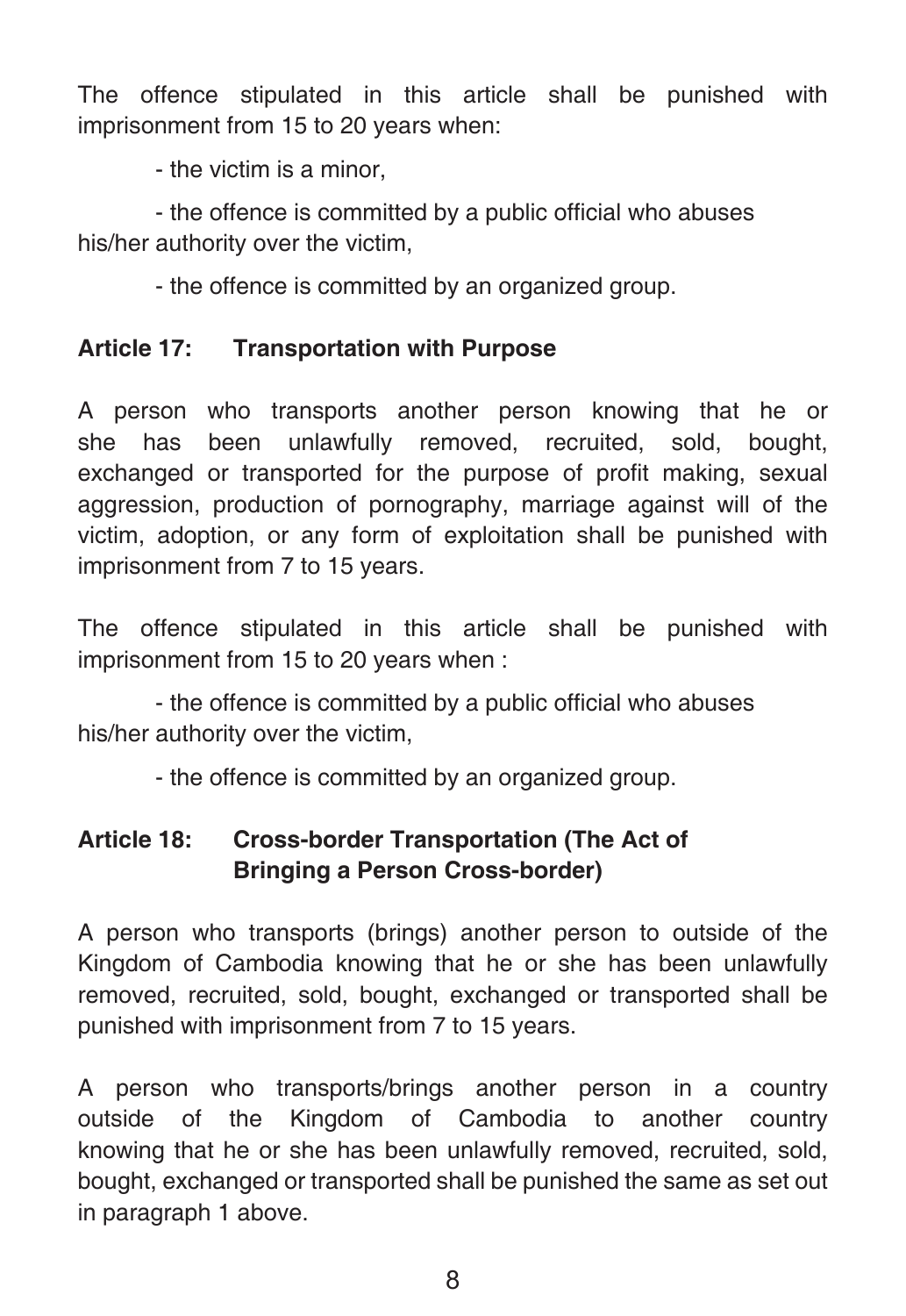The offence stipulated in this article shall be punished with imprisonment from 15 to 20 years when :

- the offence is committed by a public official who abuses his/her authority over the victim,

- the offence is committed by an organized group.

### **Article 19: Receipt of a Person with Purpose**

A person who receives, harbors, or conceals another person who has been unlawfully removed, recruited, sold, bought, exchanged, or transported for the purpose of profit-making, sexual aggression, production of pornography, marriage against the will of the victim, adoption or any form of exploitation shall be punished with imprisonment from 7 to 15 years.

The offence stipulated in this article shall be punished with imprisonment from 15 to 20 years when :

- the victim is a minor,

- the offence is committed by a public official who abuses his/her authority over the victim,

- the offence is committed by an organized group.

# **Article 20: Receipt of a Person for the Purpose of Assisting the Offender**

A person who receives, harbors, or conceals a victim who has been unlawfully removed, recruited, sold, bought, exchanged, or transported for the purpose of assisting the offender who has unlawfully removed, recruited, sold, bought, exchanged or transported that victim shall be punished with imprisonment from 2 to 5 years and a fine from 4,000,000 to 10,000,000 riels.

The offence stipulated in this article shall be punished with imprisonment from 5 to 10 years when the victim is a minor.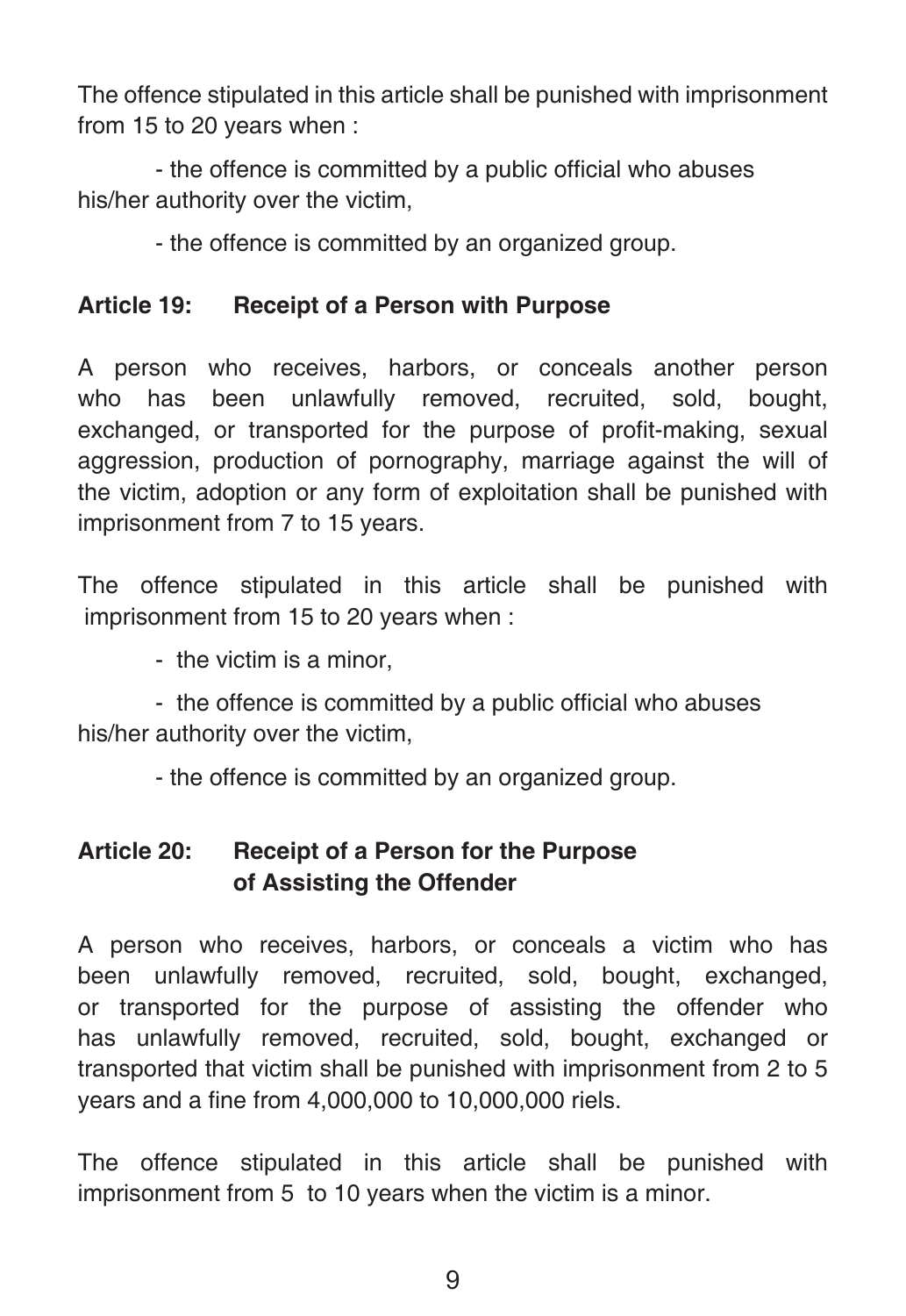# **Confinement**

# **Article 21: Abduction (Arrest), Detention or Confinement**

A person who, without legal authority, arrests, detains or confines another person shall be punished with imprisonment from:

1. 3 to 5 years when the arrest, detention or confinement lasts less than one month;

2. 5 to 10 years when the arrest, detention or confinement lasts one month or longer.

# **Article 22: Aggravating Circumstances**

A person who, without legal authority, arrests, detains or confines another person shall be punished with life imprisonment when:

- 1. The offense is accompanied with torture or barbarous act;
- 2. The offense is followed by the death of that person.
- 3. The offense is committed to obtain payment of a ransom.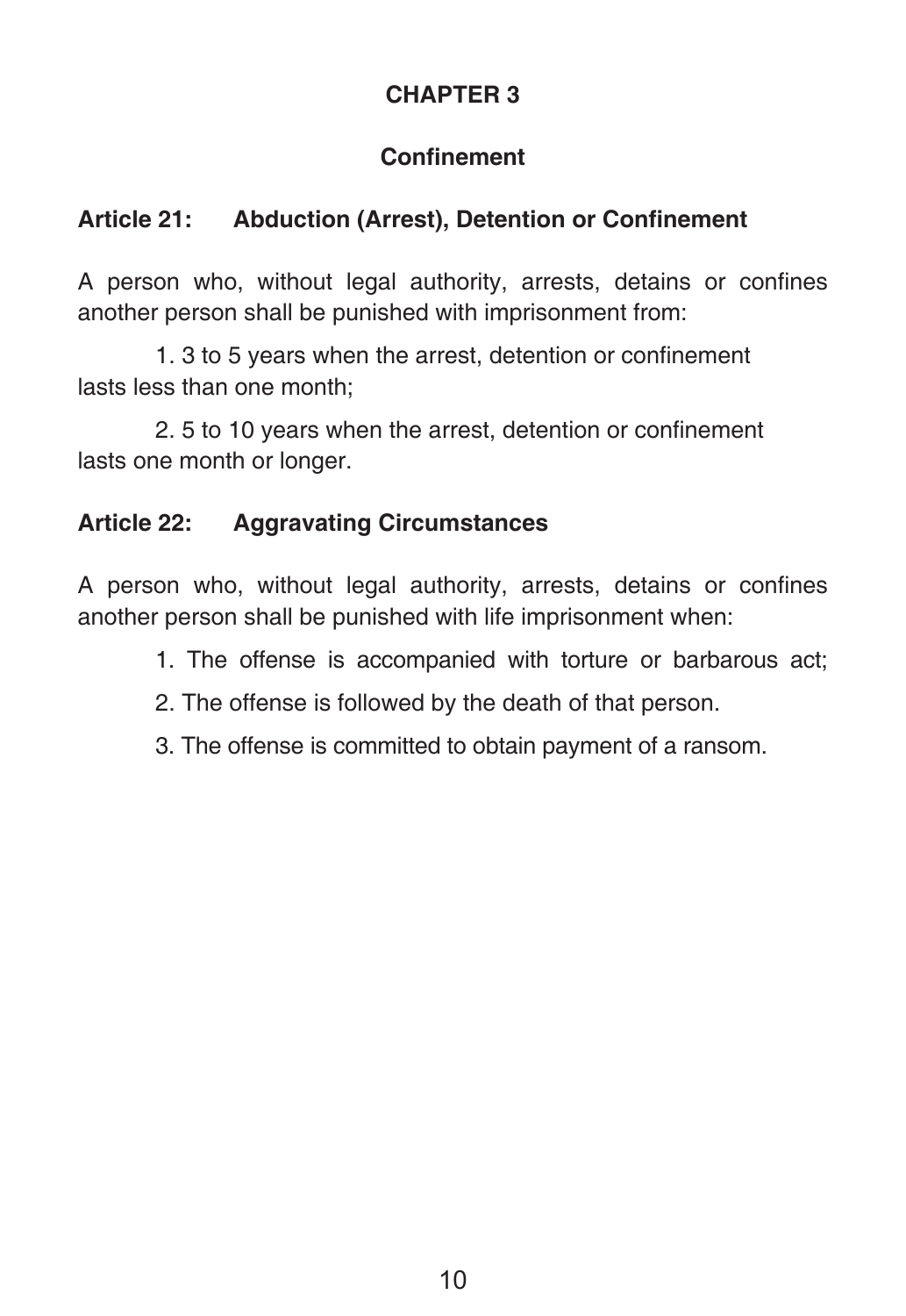# **Prostitution and Child Prostitution**

# **Article 23: Definition of Prostitution and Child Prostitution**

"Prostitution" in this law shall mean having sexual intercourse with an unspecified person or other sexual conduct of all kinds in exchange for anything of value.

"Child prostitution" in this law shall mean having sexual intercourse or other sexual conduct of all kinds between a minor and another person in exchange for anything of value.

# **Article 24: Soliciting**

A person who willingly solicits another in public for the purpose of prostituting himself or herself shall be punished with imprisonment from 1 to 6 days and a fine from 3,000 to 10,000 riels.

A minor shall be exempted from punishment of the offense stipulated in this article.

# **Article 25: Definition of Procuring Prostitution**

The act of procuring prostitution in this law shall mean:

1. Drawing a financial profit from the prostitution of others;

2. Assisting or protecting the prostitution of others;

3. Recruiting, inducing or training a person with a view to practice prostitution;

4. Exercising pressure upon a person to become a prostitute.

The following acts shall be deemed equivalent to the act of procuring prostitution: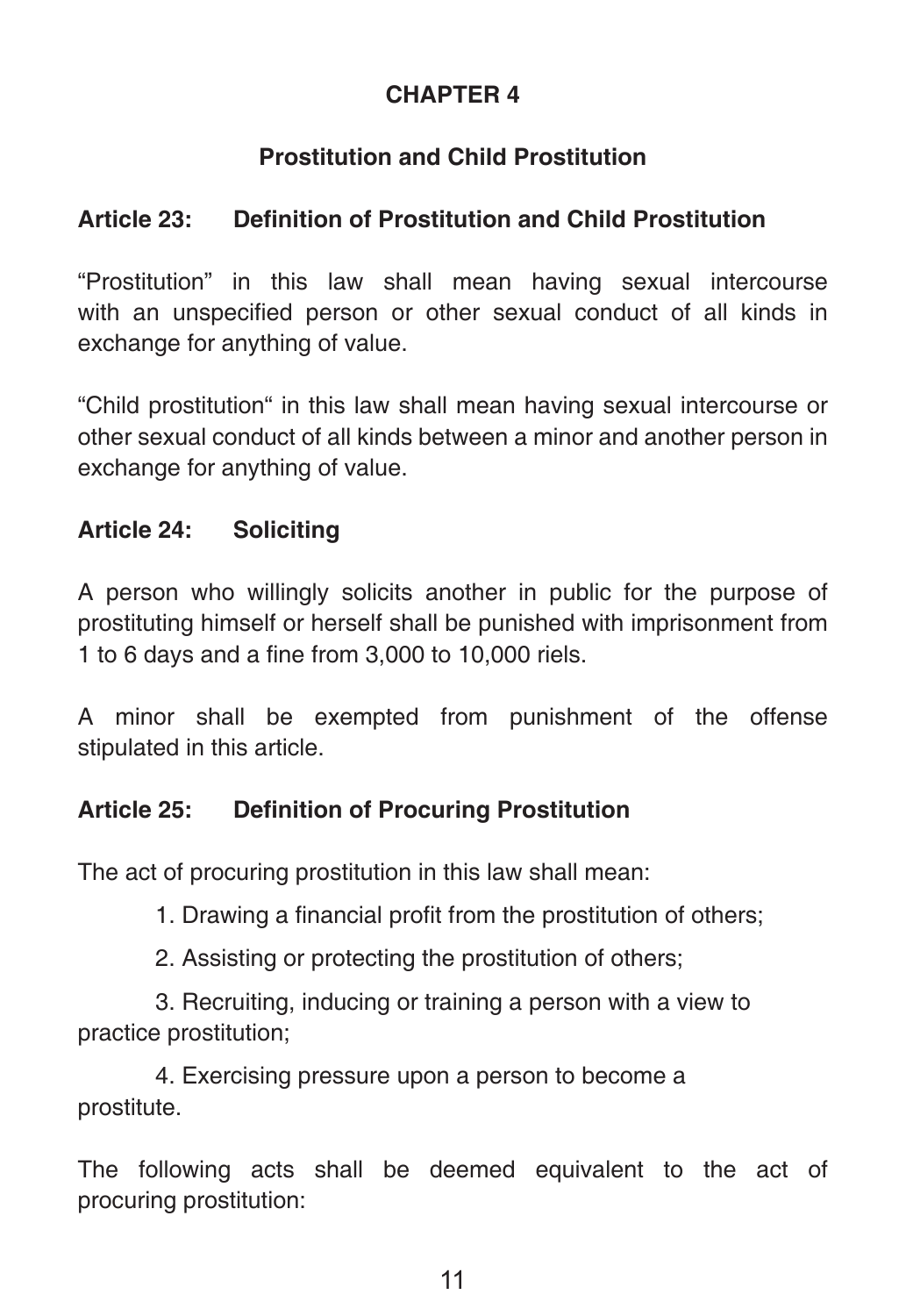1. Serving as an intermediary between one person who engages in prostitution and a person who exploits or remunerates the prostitution of others;

2. Facilitating or covering up resources knowing that such resources were obtained from a procurement;

3. Hindering the act of prevention, assistance or re-education undertaken either by a public agency or by a competent private organization for the benefit of persons engaging in prostitution or being in danger of prostitution.

#### **Article 26: Procurement of Prostitution**

A person who commits procurement of prostitution shall be punished with imprisonment from 2 to 5 years.

#### **Article 27: Aggravated Procurement of Prostitution**

A person who commits procurement of prostitution shall be punished with imprisonment from 5 to 10 years:

1. when it is committed by a male or female procurer or head of prostitution who is an ascendant, descendant, either legitimate or illegitimate, natural or adoptive, of the prostitute;

2. when it is committed by a male or female procurer or head of prostitution who abuses his or her authority over the prostitute;

3. when a male or female procurer or head of prostitution uses violence or coercion against the prostitute;

4. when the procurement of prostitution is committed by an organized group;

5. when the procurement of prostitution is committed by several persons.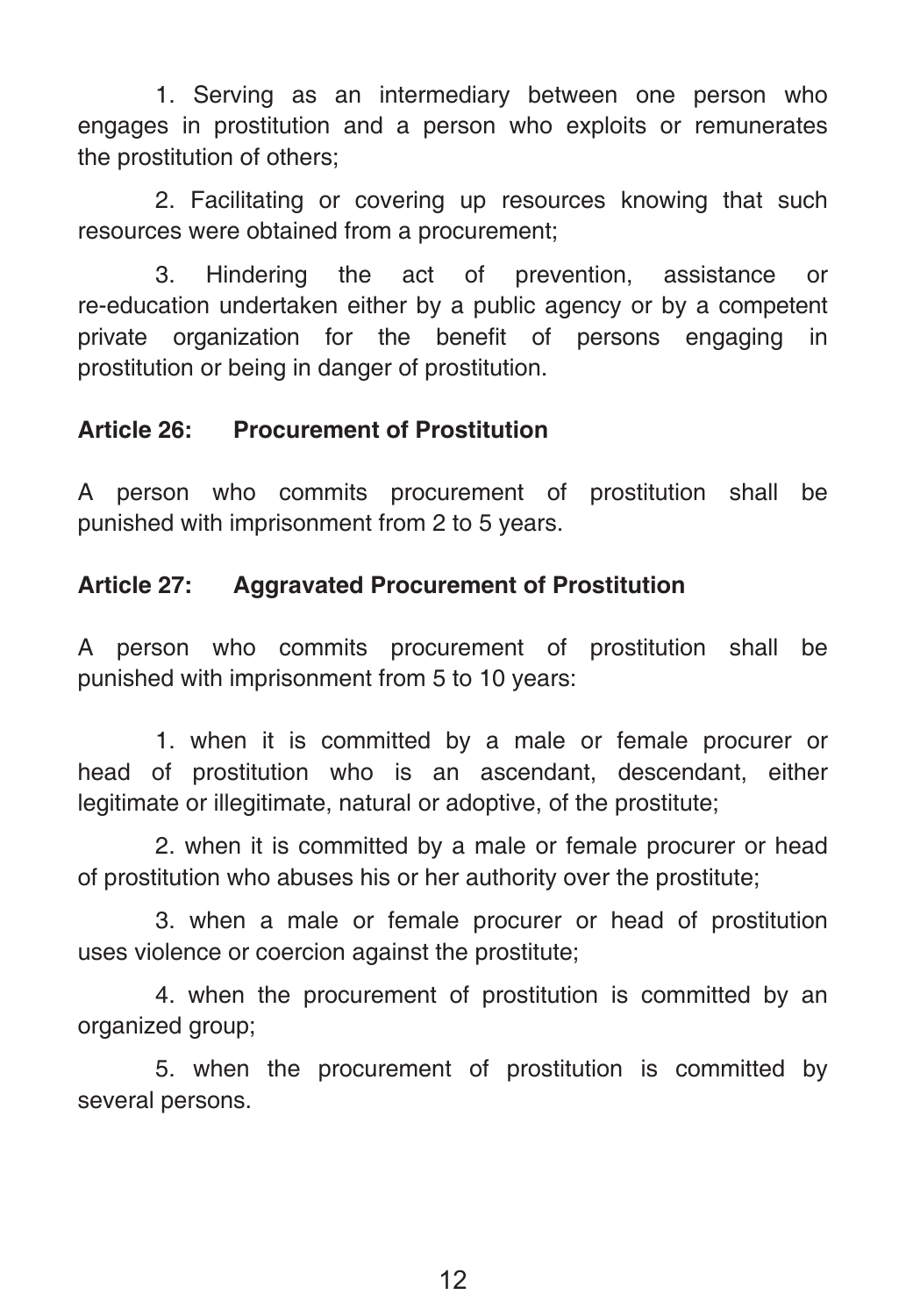#### **Article 28: Procurement with regard to Child Prostitution**

Procurement of prostitution shall be punished with imprisonment from 7 to 15 years when the prostitute is a minor.

The term "prostitution" in the relevant provisions of this Chapter shall be replaced with the term "child prostitution," when the offense set forth in Paragraph 1 of this article applies.

#### **Article 29: Procurement of Prostitution by Torture**

Procurement of prostitution shall be punished with imprisonment from 10 to 20 years when a male or female procurer or head of prostitution committed such offense by recourse to torture or barbarous act on the prostitute.

#### **Article 30: Management of Prostitution**

A person who, directly or through an intermediary, manages, exploits, operates or finances an establishment of prostitution shall be punished with imprisonment from 2 to 5 years.

#### **Article 31: Management of Establishment for Prostitution**

Shall be punished with imprisonment from 2 to 5 years when a person accepts or tolerates that:

1. Another person indulges in prostitution inside an establishment or its annexes; or

2. Another person seeks clients with a view to do prostitution inside an establishment or its annexes.

#### **Article 32: Provision of Premise for Prostitution**

A person who sells or makes available to another person premises not utilized by the public, knowing that they will be used by such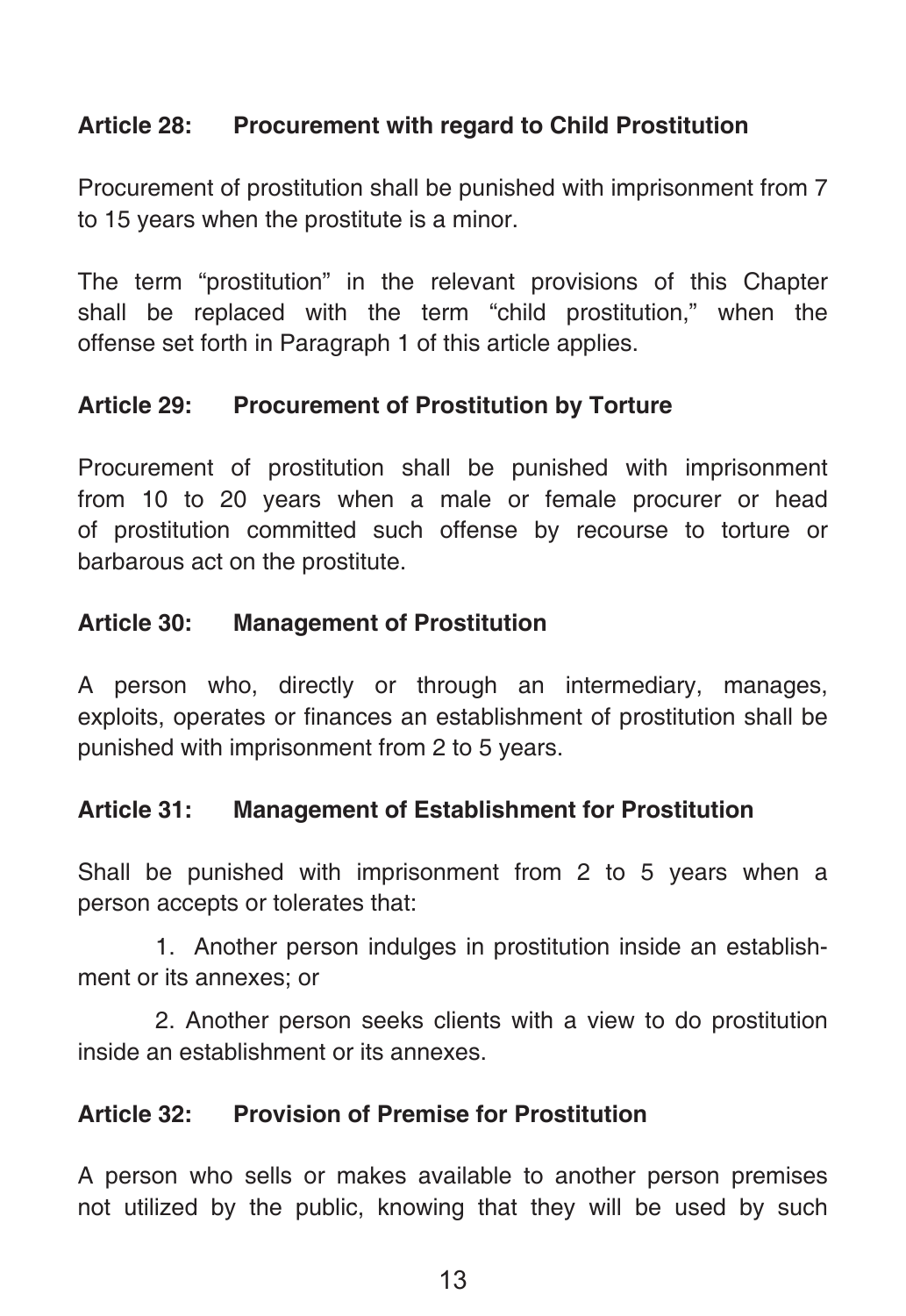person to indulge in prostitution shall be punished with imprisonment from 2 to 5 years.

#### **Article 33: Offense with regard to Child Prostitution**

 A person who commits any of the offenses set forth in Articles 30, 31 and 32 of this law shall be punished with imprisonment from 7 to 15 years when the offense is committed with regard to child prostitution.

 When the offense set forth in Paragraph 1 of this article applies, the term "prostitution" in the relevant provisions of this Chapter shall be replaced with the term "child prostitution."

# **Article 34: Purchase of Child Prostitution**

A person who has sexual intercourse or other sexual conduct of all kinds with a minor who is 15 years of age or above by providing, or promising to provide, anything of value to the minor, an intermediary, a parent, a guardian or any other person who keeps the child under his or her supervision or control shall be punished with imprisonment from 2 to 5 years.

Any person who commits the above stated offense with a minor under the age of 15 years shall be punished with imprisonment from 7 to 15 years.

# **Article 35: Soliciting for Child Prostitution**

A person who solicits another for child prostitution, or advertises child prostitution, for the purpose of acting as intermediary of the child prostitution shall be punished with imprisonment from 2 to 5 years and fine from 4,000,000 to 10,000,000 riels.

A person who commits the above offense as business shall be punished with imprisonment from 5 to 10 years.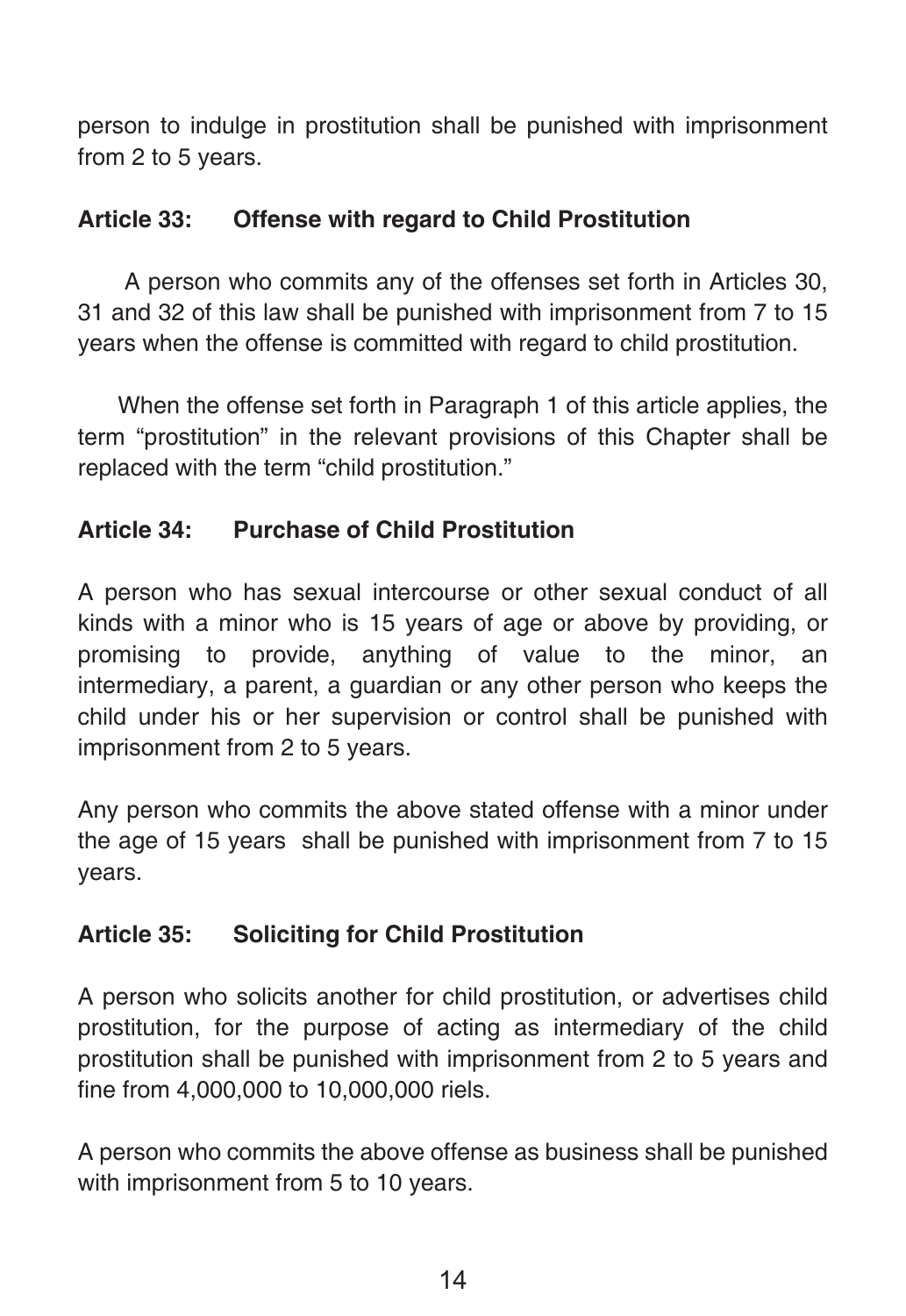# **Article 36: Conditional Money Loan in connection with Child Prostitution**

A person who provides another with a money loan or anything of value on the condition that a minor engage in child prostitution business shall be punished with imprisonment from 5 to 10 years.

A person who provides a minor with money loan or anything of value on the condition that the latter engage in child prostitution business shall be punished the same as set out in paragraph 1 of this article.

# **Article 37: Contract of Child Prostitution**

A person who makes a contract with another in which a minor is obliged to engage in child prostitution business shall be punished with imprisonment from 5 years to 10 years.

A person who makes a contract with a minor in which the latter is obliged to engage in child prostitution business shall be punished the same as set out in paragraph 1 of this article.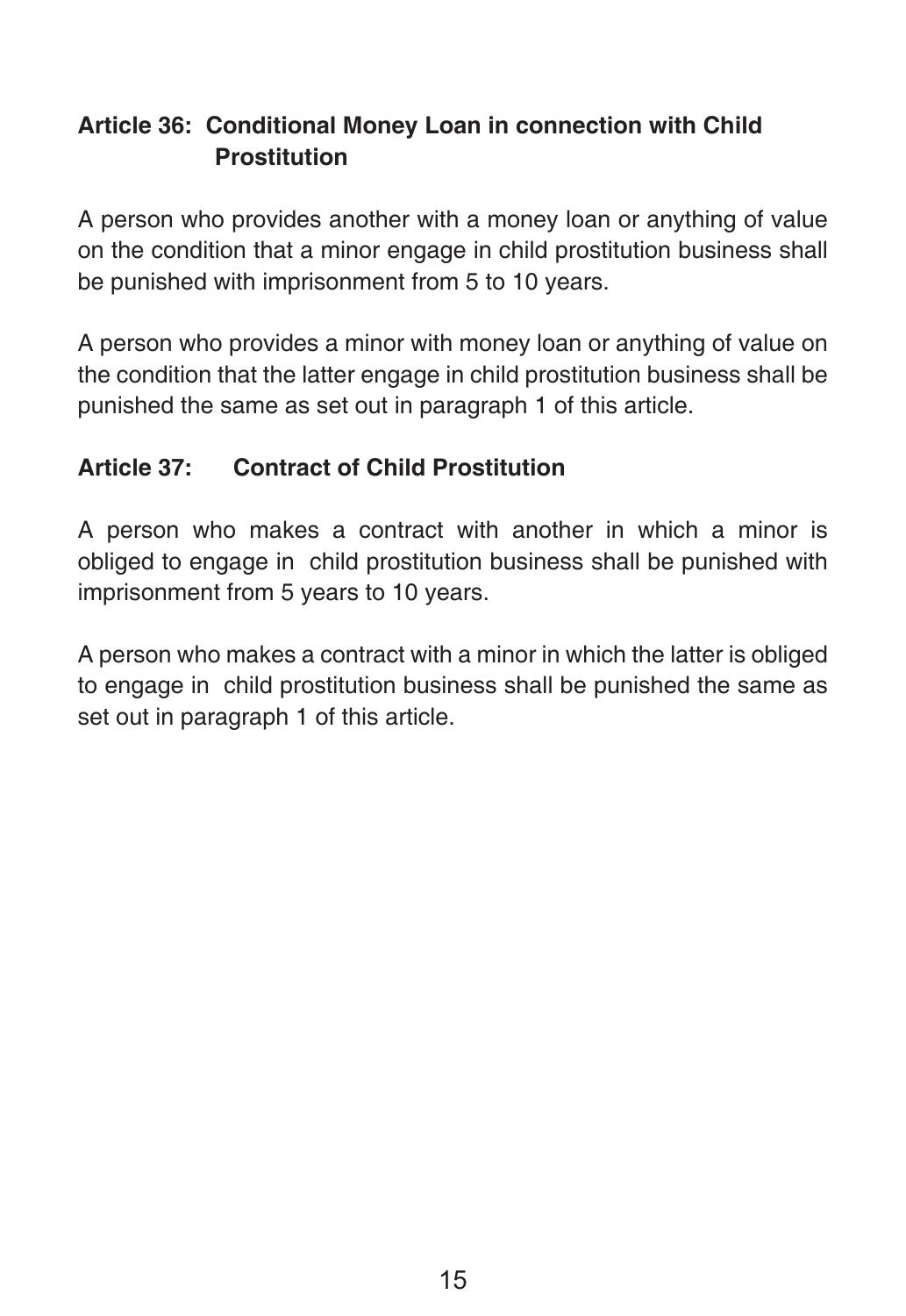# **Pornography**

# **Article 38: Definition of Pornography**

'Pornography' in this law shall mean a visible material such as a photograph or videotape, including a material in electronic form, depicting a genital or other similar pornography which excites or stimulates sexual desire.

# **Article 39: Pornography**

A person who distributes, sells, leases, displays, projects or presents in a public place, pornography shall be punished with imprisonment from 7 days to 1 month and a fine from 100,000 to 200,000 riels.

A person who possesses, transports, imports, or exports a pornography for the purpose of use in commission of the above offense shall be punished the same as in the above-stated paragraph 1.

A person who produces a pornography for the purpose of use in commission of any offense stipulated in the first and second paragraphs of this article shall be punished with imprisonment from 1 month to 1 year and a fine from 200,000 to 2,000,000 riels.

# **Article 40: Definition of Child Pornography**

'Child pornography' in this law shall mean a visible material such as a photograph or videotape, including a material in electronic form, depicting a minor's naked figure which excites or stimulates sexual desire.

# **Article 41: Child Pornography**

A person who distributes, sells, leases, displays, projects or presents in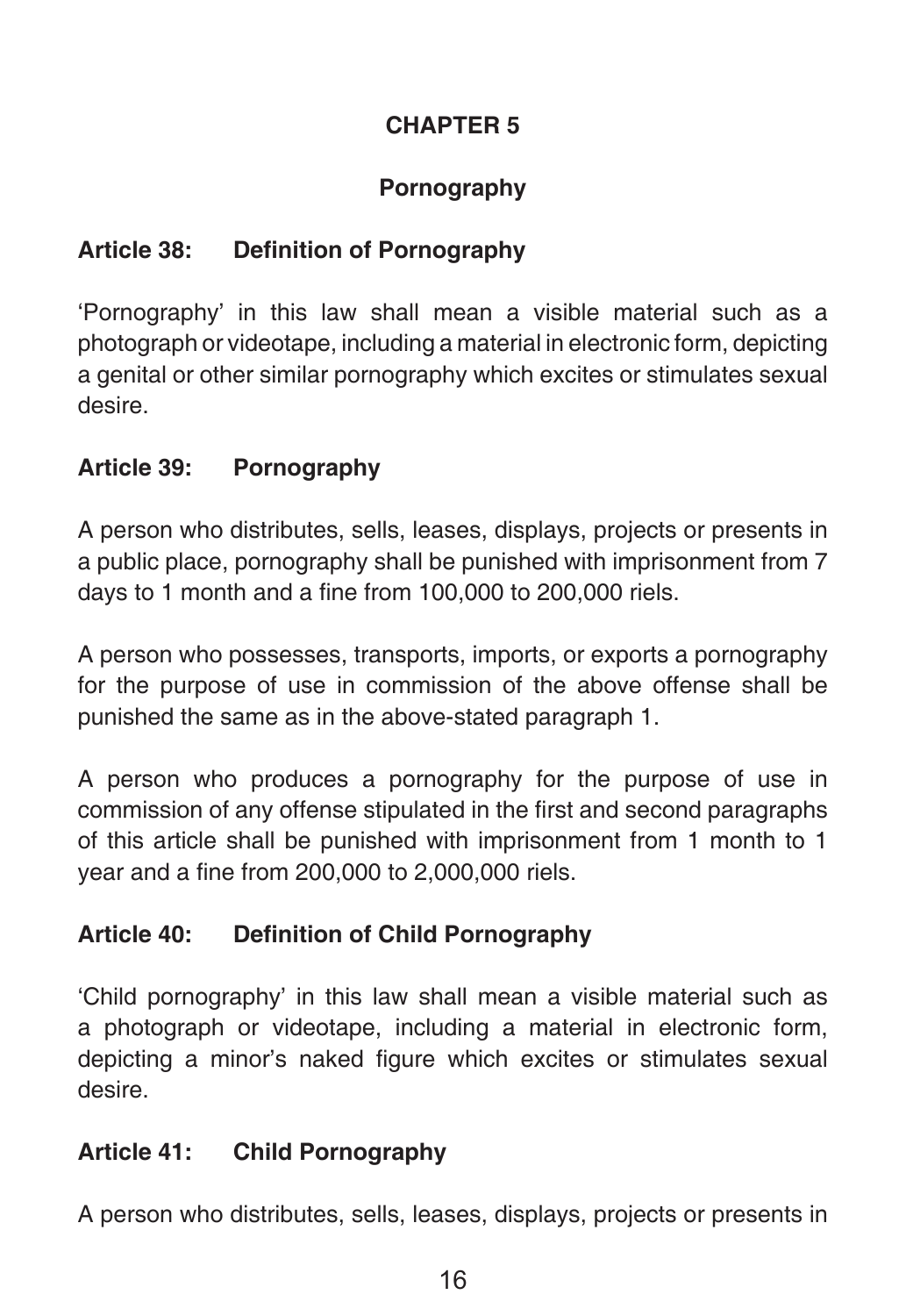a public place, a child pornography shall be punished with imprisonment from 2 to 5 years and a fine from 4,000,000 to 10,000,000 riels.

A person who possesses, transports, imports, or exports a child pornography for the purpose of use in commission of the offense stipulated in the above paragraph 1 shall be punished the same.

A person who produces a child pornography shall be punished with imprisonment from 5 to 10 years.

A person who produces a child pornography for the purpose of use in commission of any offense stipulated in the above-stated first and second paragraphs shall be punished with imprisonment from 10 to 20 years.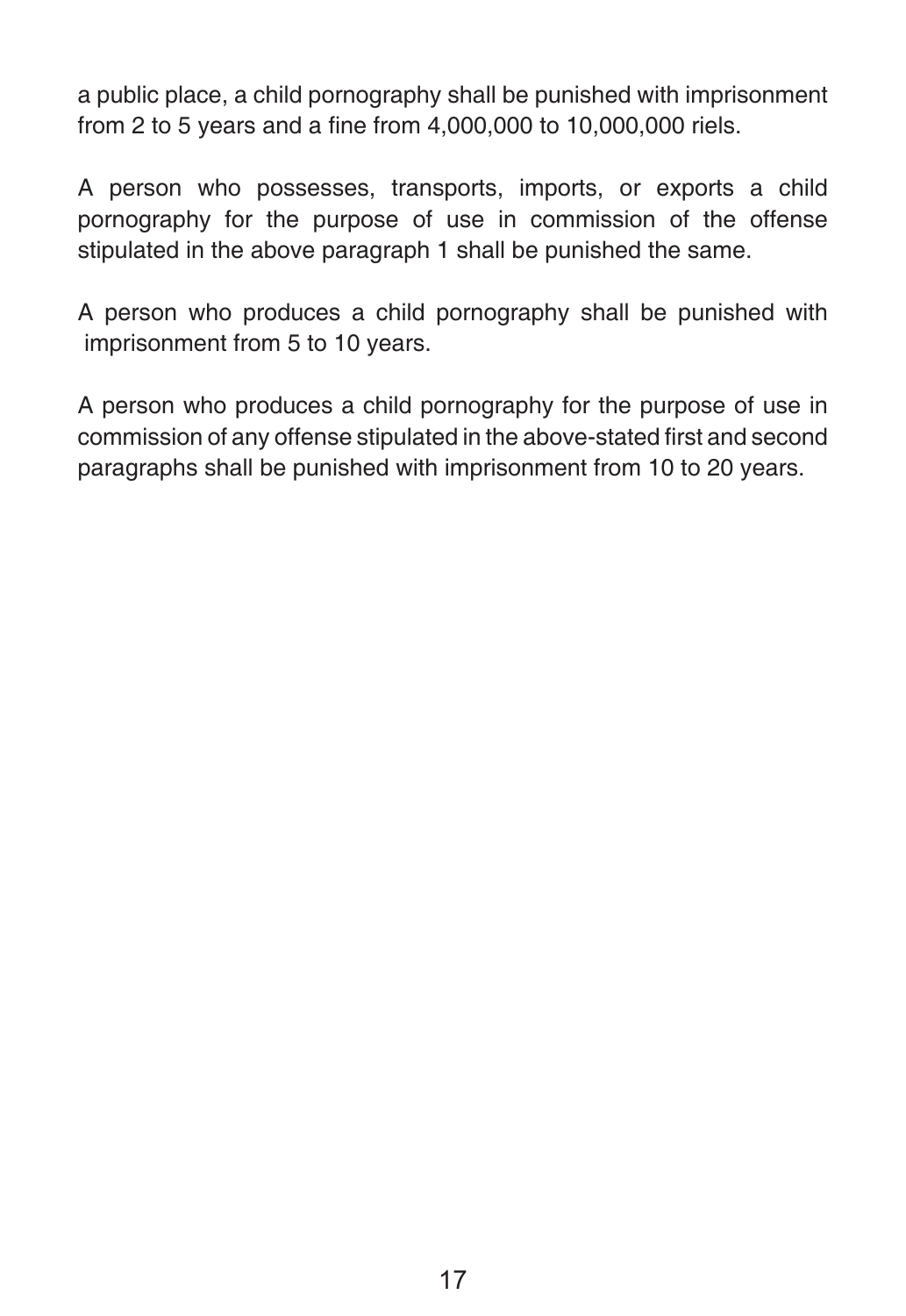# **Indecency Against Minors Under Fifteen Years**

# **Article 42: Sexual Intercourse with a Minor under Fifteen Years**

A person who has sexual intercourse with another person of the age of less than fifteen years shall be punished with imprisonment from 5 to 10 years.

# **Article 43: Indecent Act against a Minor under Fifteen Years**

'Indecent act' in this law shall mean an act of touching or exposing a genital or other sexual part of another, or of having another touch the actor's or a third person's genital or other sexual part, with the intent to stimulate or satisfy the actor's sexual desire.

A person who commits an indecent act against another person of the age of less than 15 years shall be punished with imprisonment from 1 to 3 years and a fine from 2,000,000 to 6,000,000 riels.

A person who repeatedly commits any offense stipulated in Article 42 or this article shall be punished with double the prison punishment.

# **Article 44: Exemption from Punishment**

A person under the age of 15 years shall be exempted from punishment of the offenses stipulated in Articles 42 and 43 of this law.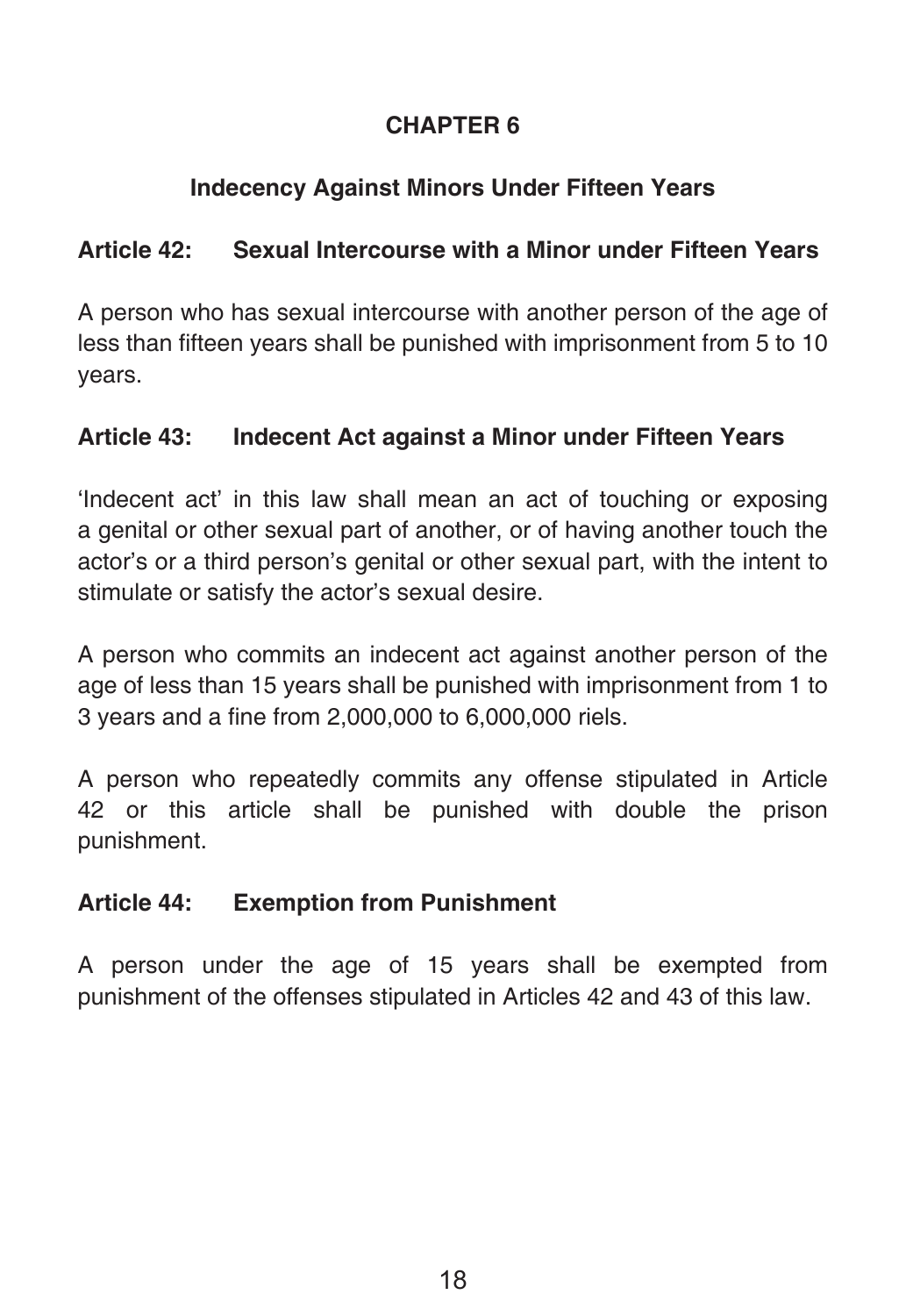# **Civil Remedy**

# **Article 45: Contract for the Act of Selling/Buying or Exchanging a Person and Sexual Exploitation**

A contract shall be null and void if it is made for the purpose of selling/buying or exchanging a person or sexual exploitation.

A loan contract shall be null and void if it is made in connection with the act of selling/buying or exchanging a person or sexual exploitation.

The act of 'Selling/Buying or Exchanging a Person or 'Sexual Exploitation' in this and the following articles shall mean any unlawful act concerning the offenses as stipulated in this law.

### **Article 46: Restitution of Unjust Enrichment**

A person who obtains enrichment without a legal cause knowing that the enrichment has been obtained from the act of selling/buying or exchanging a person or sexual exploitation shall be liable for restitution of the whole unjust enrichment along with accrued interests.

An aggrieved person (a person being exploited) may claim for damages in addition to the restitution of such unjust enrichment.

A person who has made a contract of loan or any other provision to another person for the purpose of committing the act of selling/buying or exchanging of a person or sexual exploitation may not claim for restitution of the provision.

# **Article 47: Preference to Confiscated Property**

Victims shall have preference over property confiscated by the state for their compensation and restitution.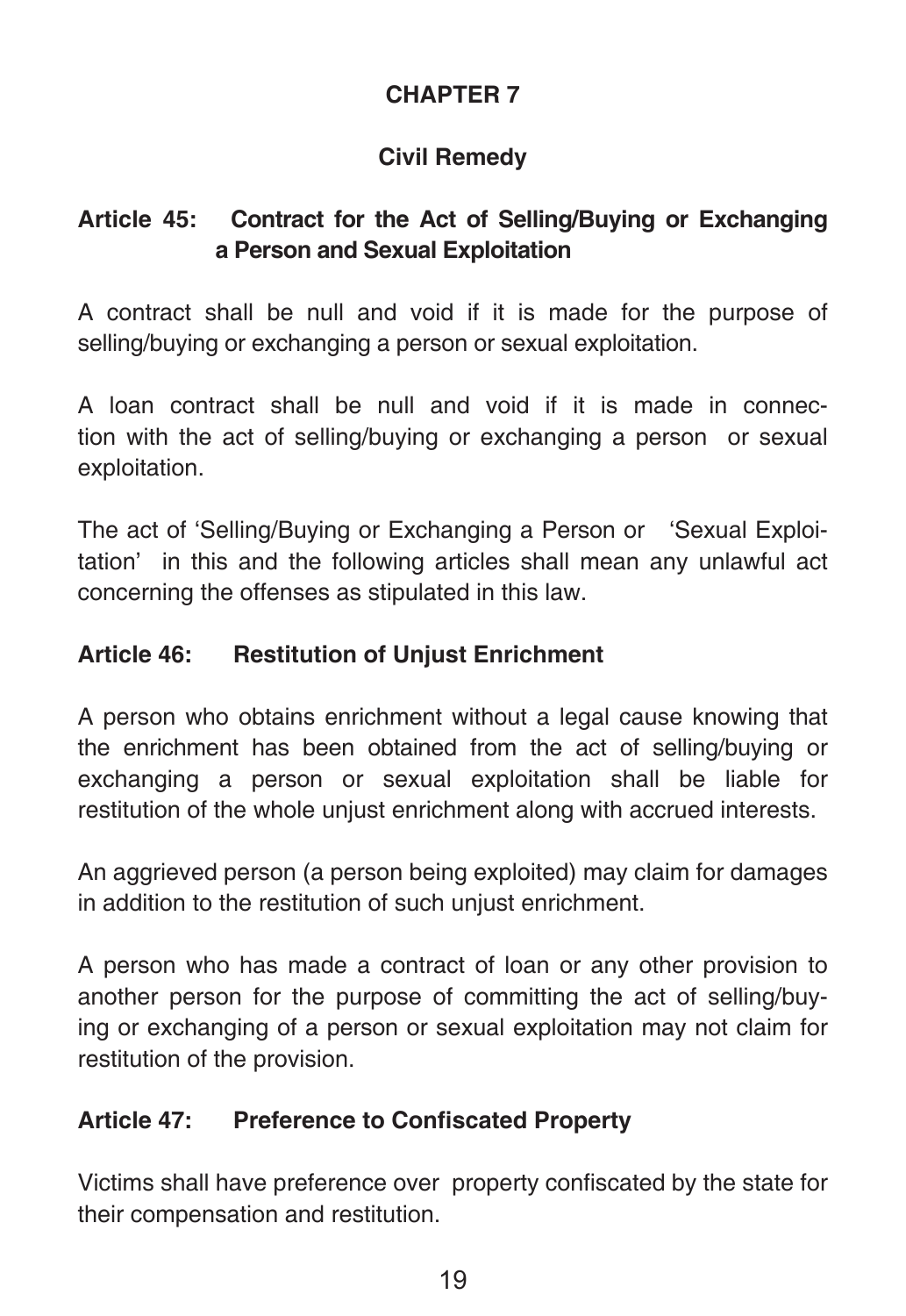# **Supplemental Provisions**

## **Article 48: Additional Penalties**

For the offenses stipulated in this law, the following additional penalties may be imposed:

1. The confiscation of any equipment, materials or objects which have served, or been intended to serve, to commit the offense;

2. The confiscation of any materials which are constituent objects of the offenses;

3. The confiscation of the proceeds or the properties earned by or which resulted from the offense;

4. The closure of a business that has served to commit the offense;

5. The restriction of civil rights; and

6. The ban on stay.

# **Article 49: Concealment of Identity of Victim**

Newspapers and all other mass media shall be prohibited from publishing or broadcasting or disseminating any information which can lead to pubic knowledge of the identities of the victims of offenses stipulated in this law.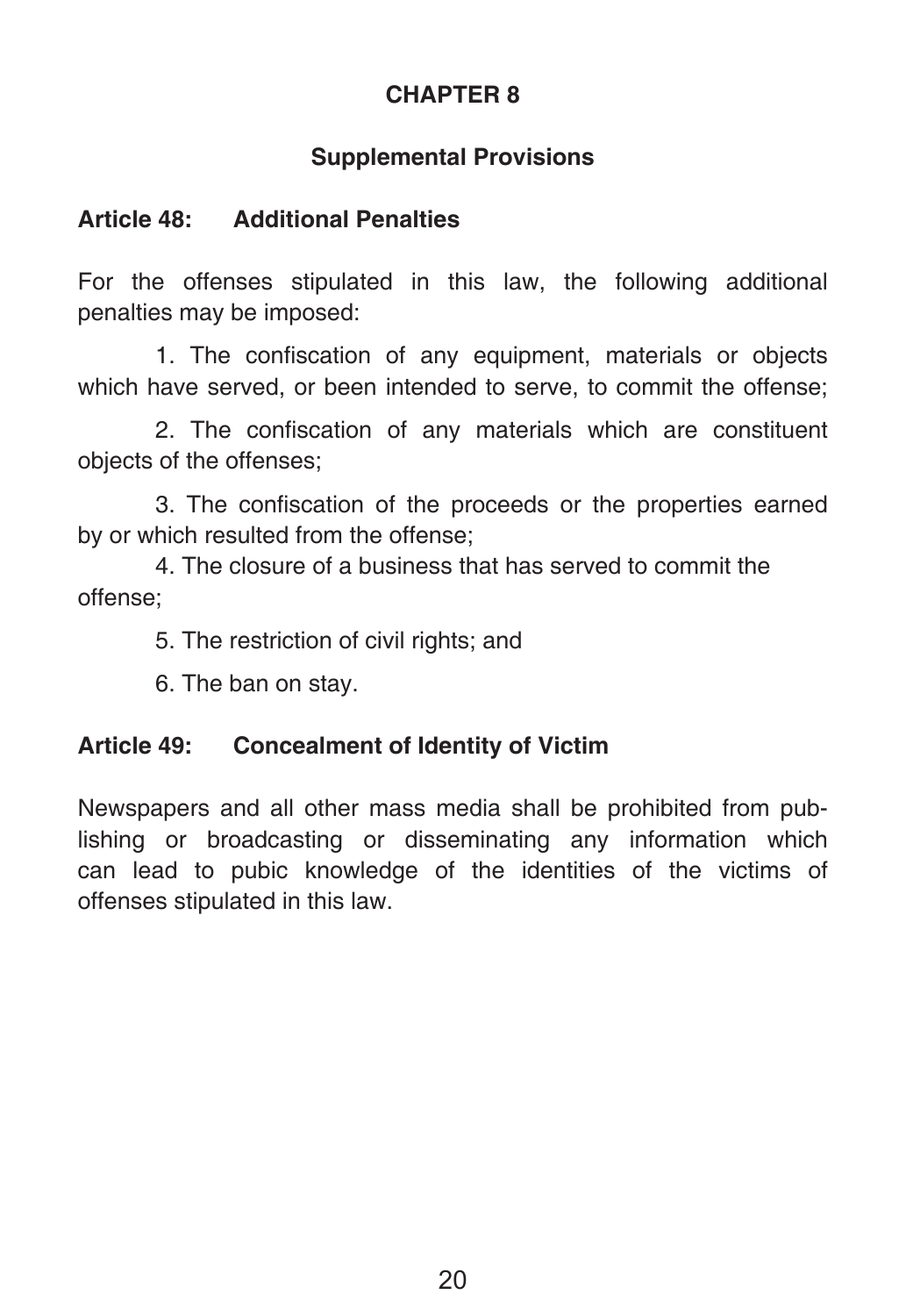## **Final Provisions**

#### **Article 50: Repeal of Law**

The Law on Suppression of Kidnapping, Human Trafficking/Sale of a Human Being and Exploitation of a Human Being, which was promulgated by Royal Kram No:cs/rkm/0296/01 shall be repealed by this law.

This law shall prevail if a provision of any other law is in contradiction with the provisions of this law.

### **Article 51: Replacement by Penal Code**

Article 2, article 3, article 4 and article 6 of this law shall be replaced with the relevant provisions in the Penal Code when the Penal Code comes into force.

#### **Article 52: Enforcement of this Law**

This law shall be promulgated as urgent.

# The Royal Pace, Phnom Penh 15 February 2008 **Royal Signature and Stamp**

# **Norodom Sihamoni**

PRL. 0802.132 Having submitted to His Majesty the King for the Royal Signature **Prime Minister Signature**

**Samdech Akaek Mohasenabatey Techo Hun Sen**